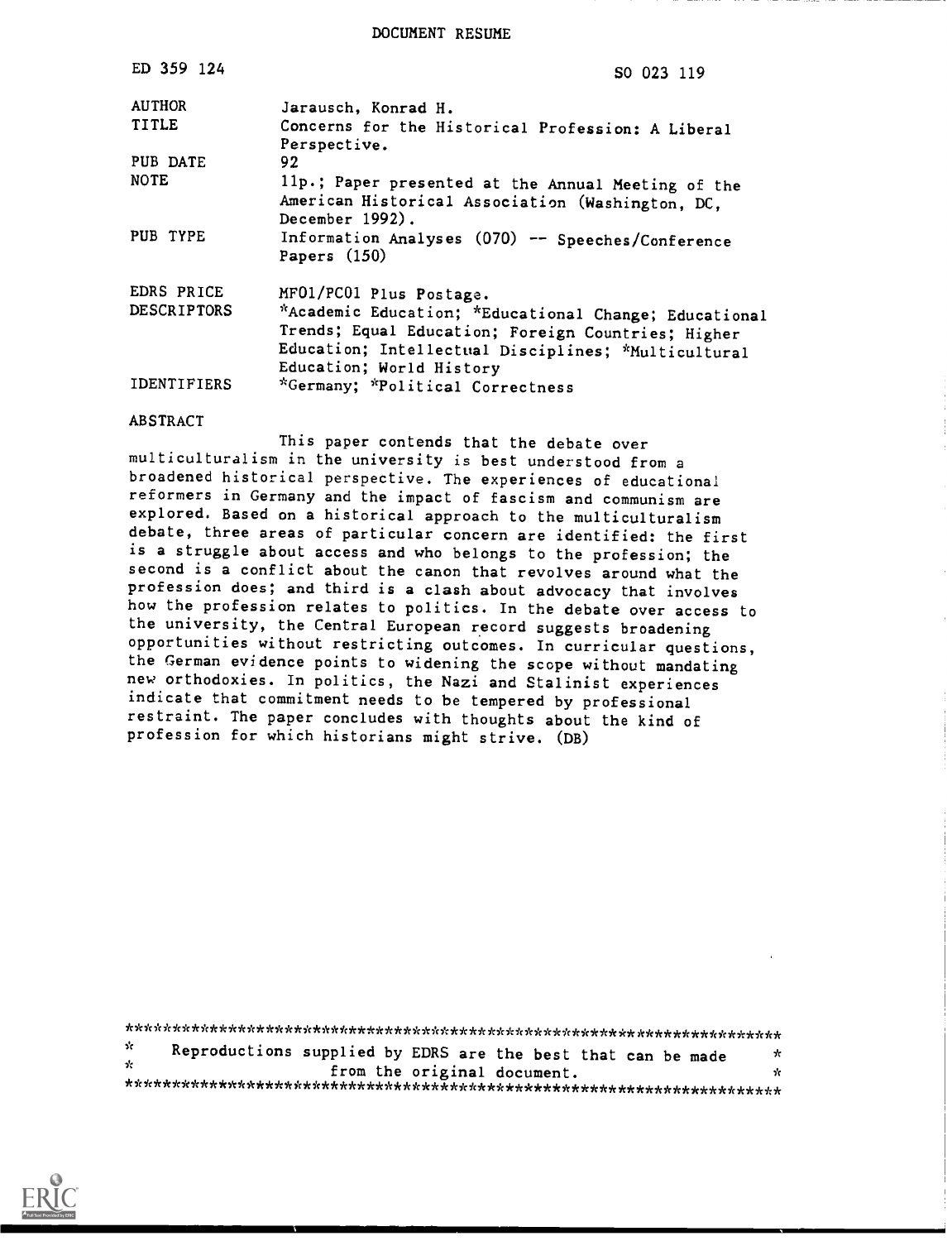$\pmb{\epsilon}$ 

 $\mathbf{r}$ 

## CONCERNS FOR THE HISTORICAL PROFESSION:

A Liberal Perspective

Konrad H. Jarausch

**U.S. DEPARTMENT OF EDUCATION**<br>Office of Educational Research and Improvement EDUCATIONAL RESOURCES INFORMATION

This document has been reproduced as<br>Tradived from the person or organization<br>originating it

D Minor changes have been made to improve

Points of view or opinionalistated in this document do not necessarily represent official<br>OERI position or policy

"PERMISSION TO REPRODUCE THIS MATERIAL HAS BEEN GRANTED BY

0  $\Delta$   $\triangleright$ **t** . ےں  $\mathcal{L}$  H  $\Delta_{\rm c}$ 

TO THE EDUCATIONAL RESOURCES **INFORMATION CENTER (ERIC)."**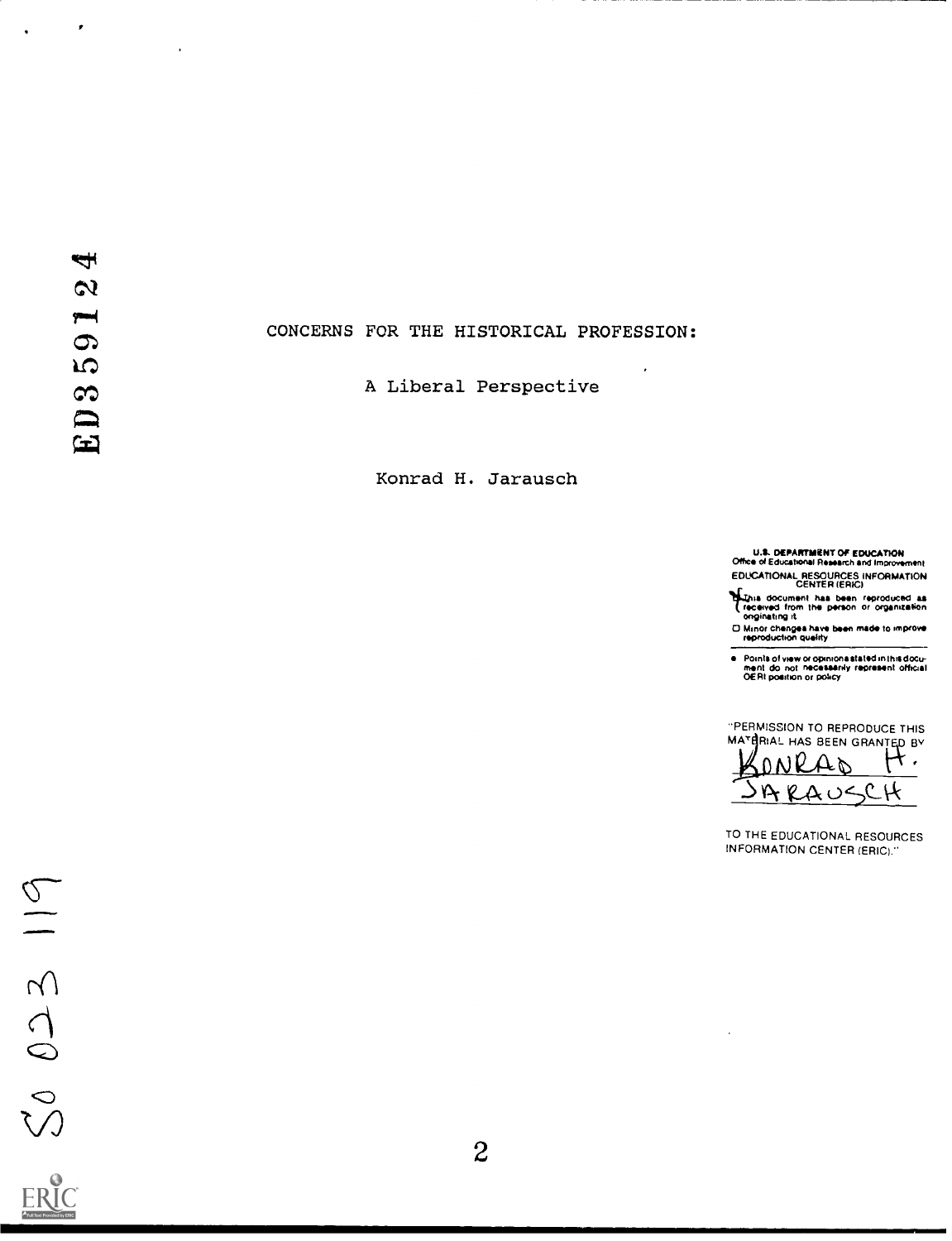# CONCERNS FOR THE HISTORICAL PROFESSION:

1

A Liberal Perspective Konrad H. Jarausch

The PC debate has degenerated into a shouting match. Impassioned minority advocates cry out against embattled defenders of Western Civilization. The fronts have become curiously reversed: A usually intolerant Right appeals for tolerance while an often tolerant Left seems intolerant. This cultural struggle has grown heated because it involves not just ideas, but careers, research agendas, and institutional control. Such identity politics leave me uneasy, since I find myself represented by neither side. Having emigrated from Europe, I am in a position of privileged marginality that shares elements of both experiences. As a white male who purveys the continental heritage, I represent for many the enemy. But as an immigrant, I have often run up against subtle forms of discrimination myself. No wonder that the fracas leaves me ambivalent.

Perhaps cognitive distance might help sort out this confusion. The current debate operates with a memory that extends at best to 1968. As a historian, I would point out the need for a longer view. The controversy is also remarkably self-absorbed in focusing on the US. As a German-born scholar, I want to emphasize the necessity of a wider perspective that includes fascist and communist examples. Recent discussions are quite impressionistic. As an analyst of the evolution of the university and the professions I am inclined to stress the importance of greater self-reflection. Such a broadened approach to the multiculturalism debate identifies three areas of particular concern: The first struggle apput access focuses on who

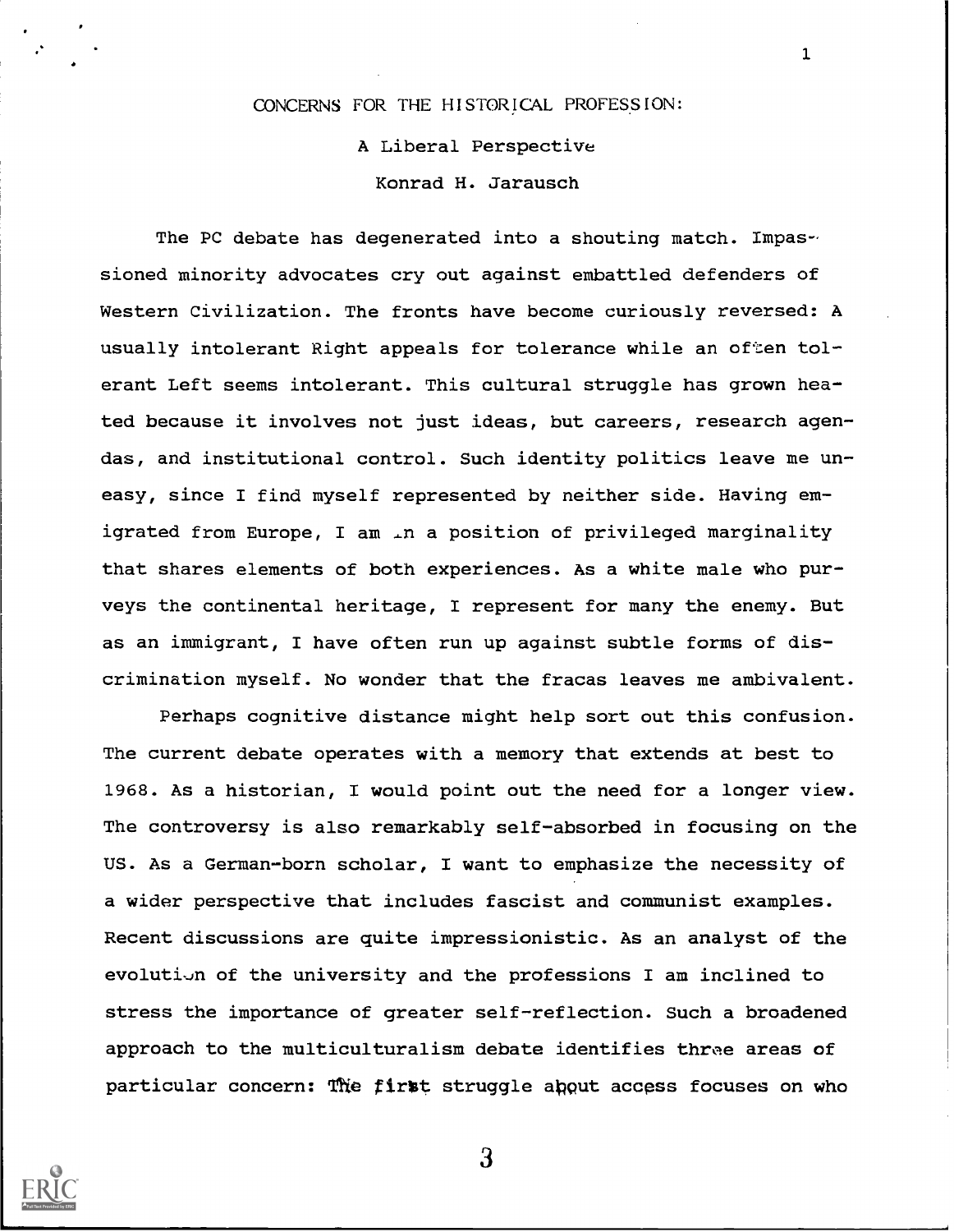belongs to the profession. The second conflict about the canon revolves around what the profession does. And the third clash on advocacy touches on how the profession relates to politics.

I.

2

In Germany, the home of the research university, the reform crusade began over a century ago. During the Second Reich, Liberals, democrats and socialists banded together to demand a broadening of academic institutions. By invoking the neohumanist precept of allgemeine Menschenbildunq (general human cultivation) critics demanded wider access, modernization of the canon and freer political expression. They coucled their campaign in terms of extending a purportedly universal ideal to groups and areas hitherto excluded.

The pressure for equal opportunities focused on class, race and gender in turn. Socialist criticism fastened upon the limitation of cultivation to an elite. Though universities opened to the lower middle class by 1910, it took the working class until after the Second World War to gain access. Racial issues were initially debated in religious terms. Civil emancipation allowed Jewish students to flock particularly to law and medicine. Complaints about underrepresentation gradually increased the Catholic share. Yet women's pressure led to the admission of female students to higher education only around the turn of the century. Subsequently, the struggle shifted to broadening the composition of the professions.

Clashes over social access extended to the content of the curriculum. Since Latin served as a barrier (except for the Catholic clergy), critics demanded the modernization of the canon. In the 1890s partisans of classical versus modern training engaged in

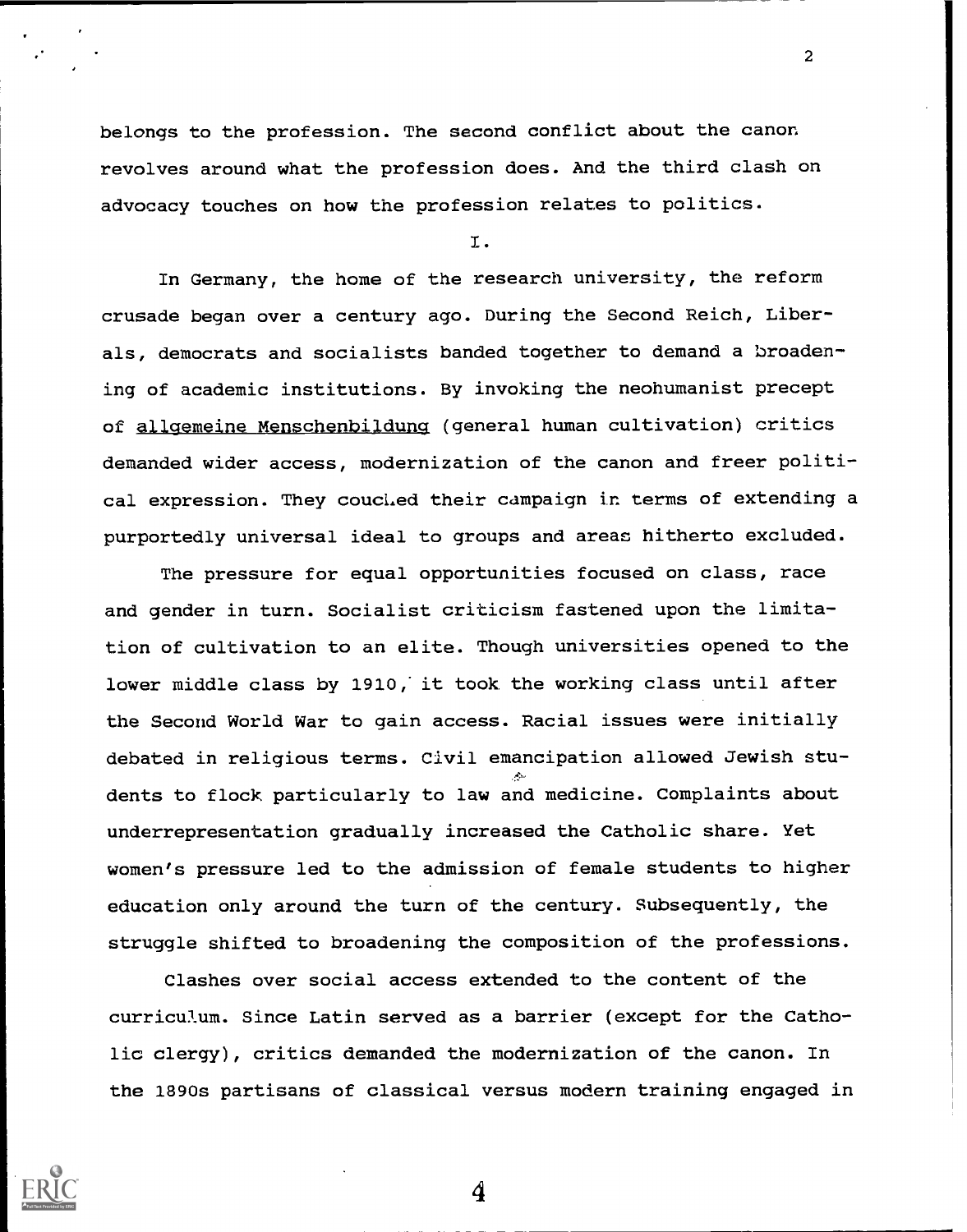a veritable school war over admission to higher learning. At the same time, technical and commercial institutions demanded equality with the universities. Within the traditional centers of learning, many new disciplines such as the social sciences fought for academic recognition through professionalization. Following the Rankean impulse, historians transformed their amateur pursuit into a life-long occupation by setting standards, sponsoring journals and creating associations (such as the AHA).

3

University reform also redefined the relationship between scholarship and politics. Despite a tradition of academic freedom, the government tightly controlled expression. Unable to enforce monarchist views, Berlin accepted liberal commitment as long as it supported national causes such as building a fleet. But when democrats argued against military expenditures and socialists demanded social reform, the authorities drew the line. Not surprisingly, advocates of broader access and a more modern curriculum were often politically progressive. Their multiple reform agenda therefore combined equal opportunities with curricular modernization and a more liberal political stance.

#### II.

Just when it seemed to have won, the reform campaign stalled. It foundered partly on the illiberal resistance of old interests. But progressive arguments also became a victim of their own success. Aggravated by general Weimar problems, the changes which reformers brought about created a severe backlash that undid many of the advances. After the Nazi defeat, Communist attempts to correct fascist errors created new problems in turn. Although German strug-

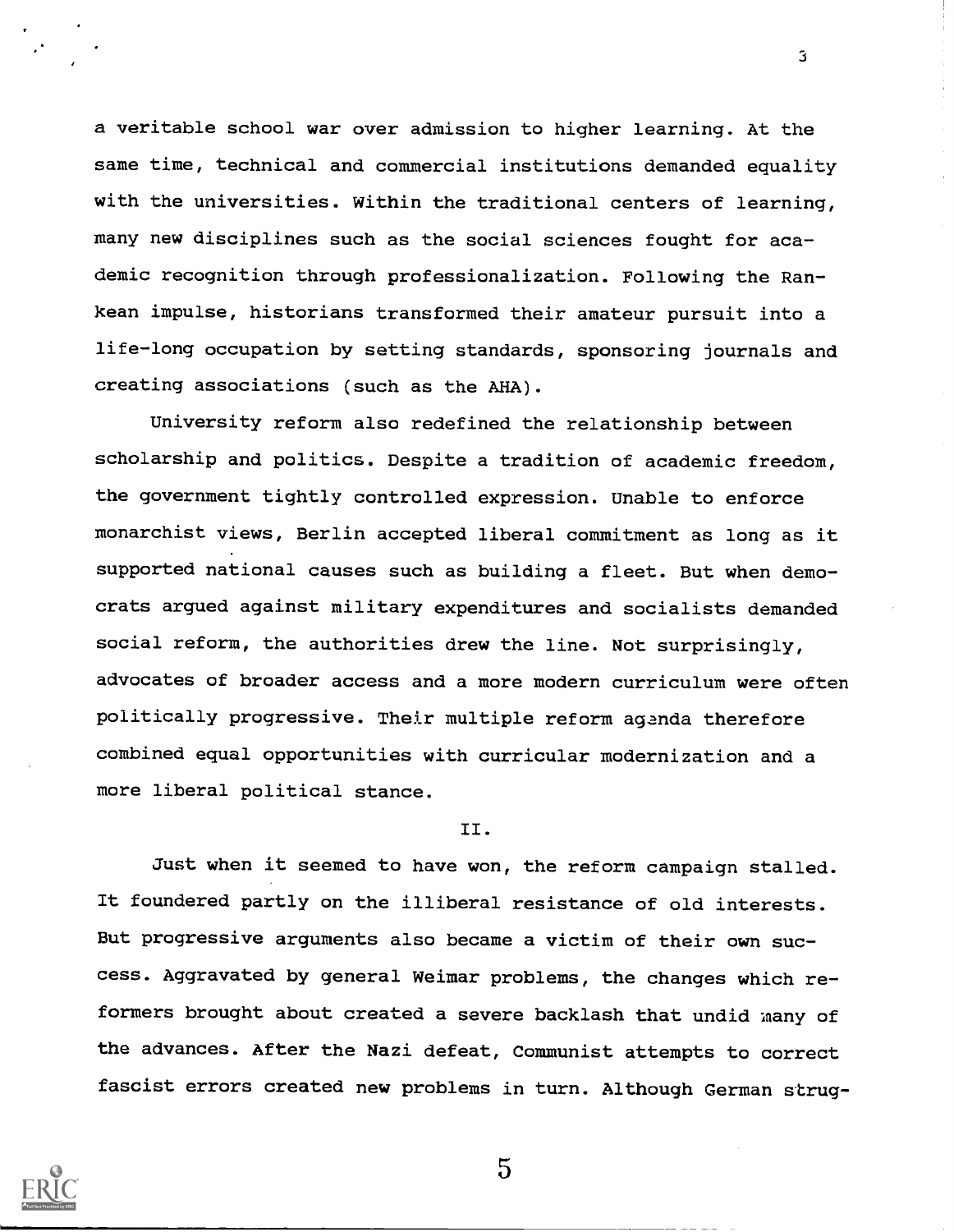gles cannot be equated with American conflicts, these unanticipated consequences offer suggestive parallels to current debates.

4

The broadening of access produced severe overcrowding during the 1920s. Coupled with hyperinflation and the Great Depression, the glut of graduates created an academic proletariat. The very newcomers from the lower classes, Jews and women that thronged into the professions devalued those credentials that had just been won. The Nazis resolved the academic overcrowding through biopolitical exclusions, based on race, gender and politics, which also restricted social opportunities. To guarantee a progressive outcome, the East German Communists instituted a reverse quota system that denied access to the offspring of the old educated middle class. But this overcorrection proved impossible to maintain in the long run, since the new nomenklatura would not have its children shut out.

Progressive revisions of the canon triggered a similar backlash. Modern secondary schools and technical institutions succeeded in maintaining their new rights. But the reactionary 1930s swept away much Weimar innovation in psychiatry, social medicine, sociology and the like. In part the Nazi triumph was based on the illusion of restoring professional authority. Yet the Third Reich created counterfeit specialties like Racial Science or German Physics. As a corrective, the GDR introduced Marxism-Leninism departments that thrived because their instruction was mandatory. Though they created fewer new disciplines, the East Germans subjected the humanities and social sciences to deadening Stalinist control.

The erosion of the notion of objectivity politicized academe with a vengeance. In the Empire critics like Friedrich Nietzsche

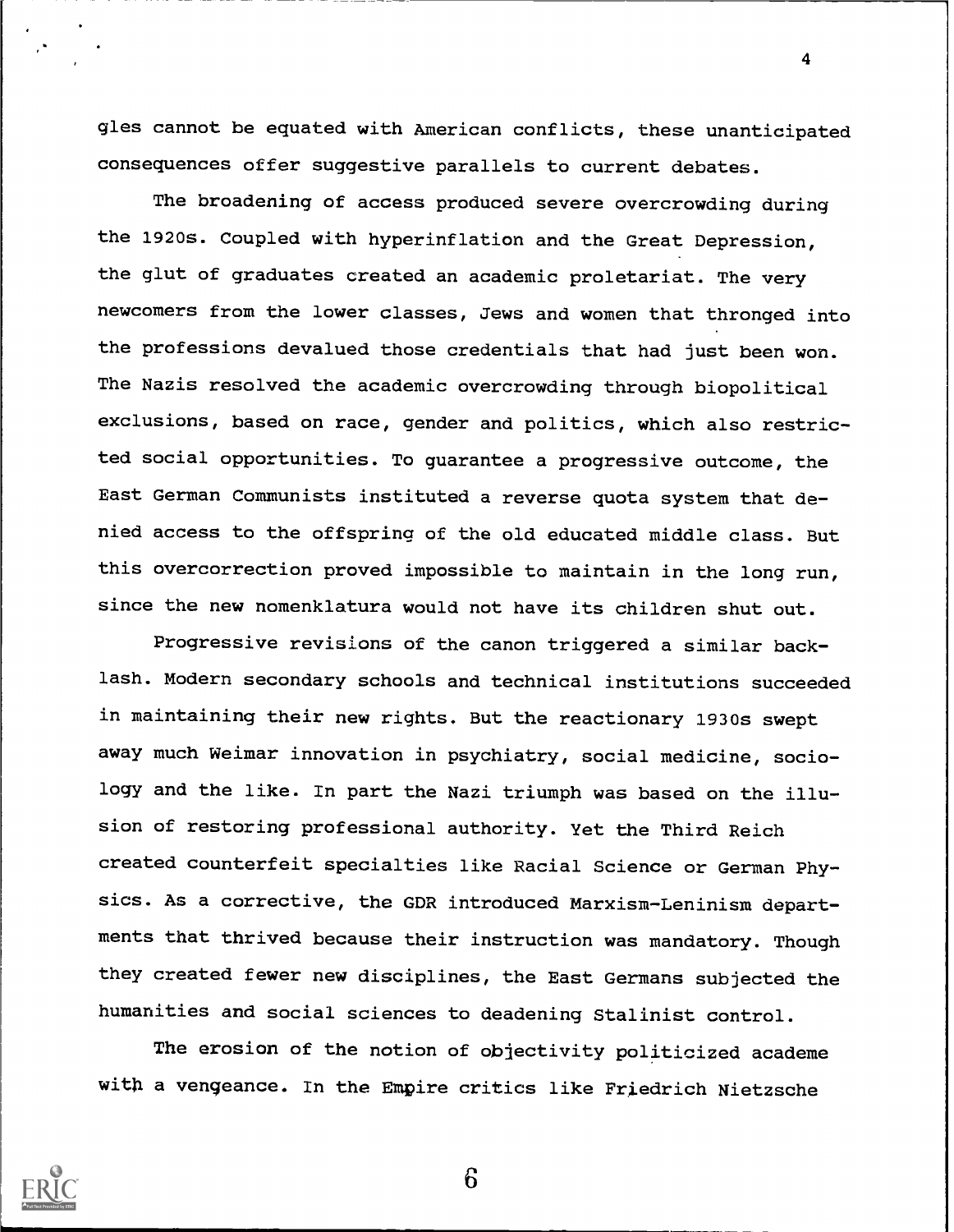ridiculed claims of disinterested knowledge in order to undermine convention. During the Weimar Republic Max Weber revived the distinction between propaganda and Wissenschaft as a defense of liberal thinking against right-wing attacks. In the Third Reich, the concept once again disappeared in the rhetoric of race, blood and soil. In the GDR the Communists also demanded partisanship, albeit not for the Volk, but for the working class. In both dictatorships a few practitioners used standards of professionalism as retreat from political demands and as refuge for disinterested thought.

5

#### III.

What implications does the German cautionary tale have for current American concerns? Obviously such contradictory experiences can be read in a variety of ways. My purpose in invoking them is not to tar anyone with a totalitarian brush, but to point out some dangers of sympathetic views, pushed to an extreme. The laudable effort to open access, rethink canons and advocate involvement will only succeed, if it learns from the failures which have derailed similar initiatives in the past. Neither obdurate resistance nor strident hectoring are much help. Only a reform project that respects some inherent limits will advance in the long run.

In the access debate, the Central European record suggests broadening opportunities without prescribing outcomes. Universal aspirations for human self-determination can only be realized if all people have the same chance. Formally opening institutions does not suffice, if there are informal networks that make competition unequal. Elaborate tutoring, financial aid and social support systems are needed to correct long-standing cultural deprivation.

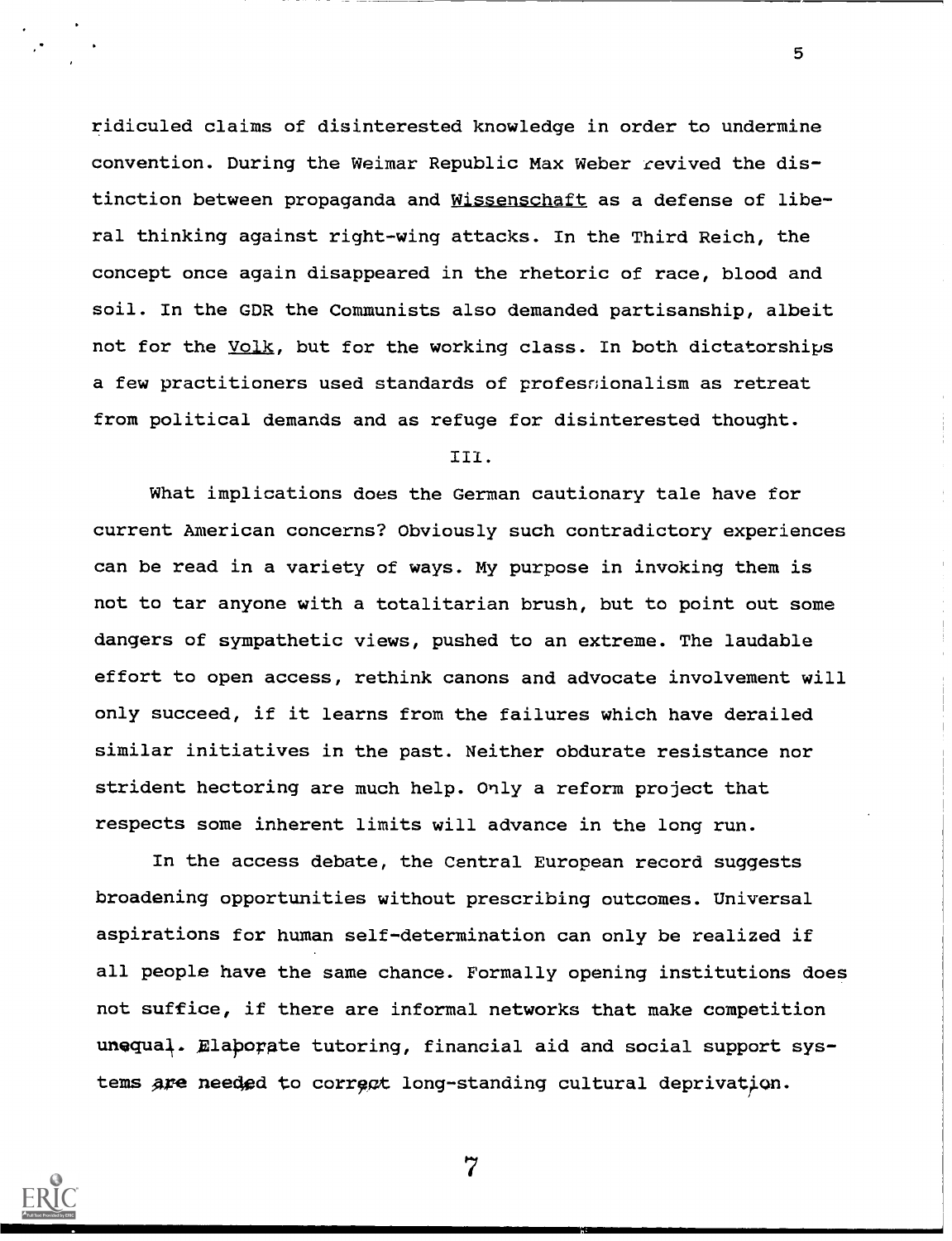Without appropriate mentoring and role-models, other steps yield little return. Even student subculture in fraternities and activity groups must be drawn in. But reversed quotas, however well intentioned, may turn out to be counter-productive. The East German example suggests that they violate academic freedom and produce unanticipated consequences. Prescribed outcomes invariably encourage mediocrity because they guarantee success without effort. In the name of overthrowing old privileges, they create new prerogatives. Righting an old wrong with a new wrong does not make a right.

In curricular questions, the German evidence points to widening the scope without mandating new orthodoxies. No doubt, classical European canons are seriously incomplete. They not only leave out different experiences of class, gender and race, but also reinforce a kind of cultural xenophobia that has contributed to countless wars. Minority memories must be retrieved in order to break up historical master narratives with a diversity of points of view. But the German past also cautions against creating notions of privileged speakers, based on social criteria. Scholarship was seriously impoverished when only Aryans could do physics or workingclass members were alone allowed to talk about labor history. Clearly, a certain background provides special insights into the past of one's own group. But privileging insiders shields discourses from outsiders' critical control. Turning inclusion into exclusion threatens to balkanize knowledge and mythologizes history.

In politics, the Nazi and Stalinist experiences indicate that commitment needs to be tempered by professional restraint. Philosophical critics have discredited claims to objectivity in historical



8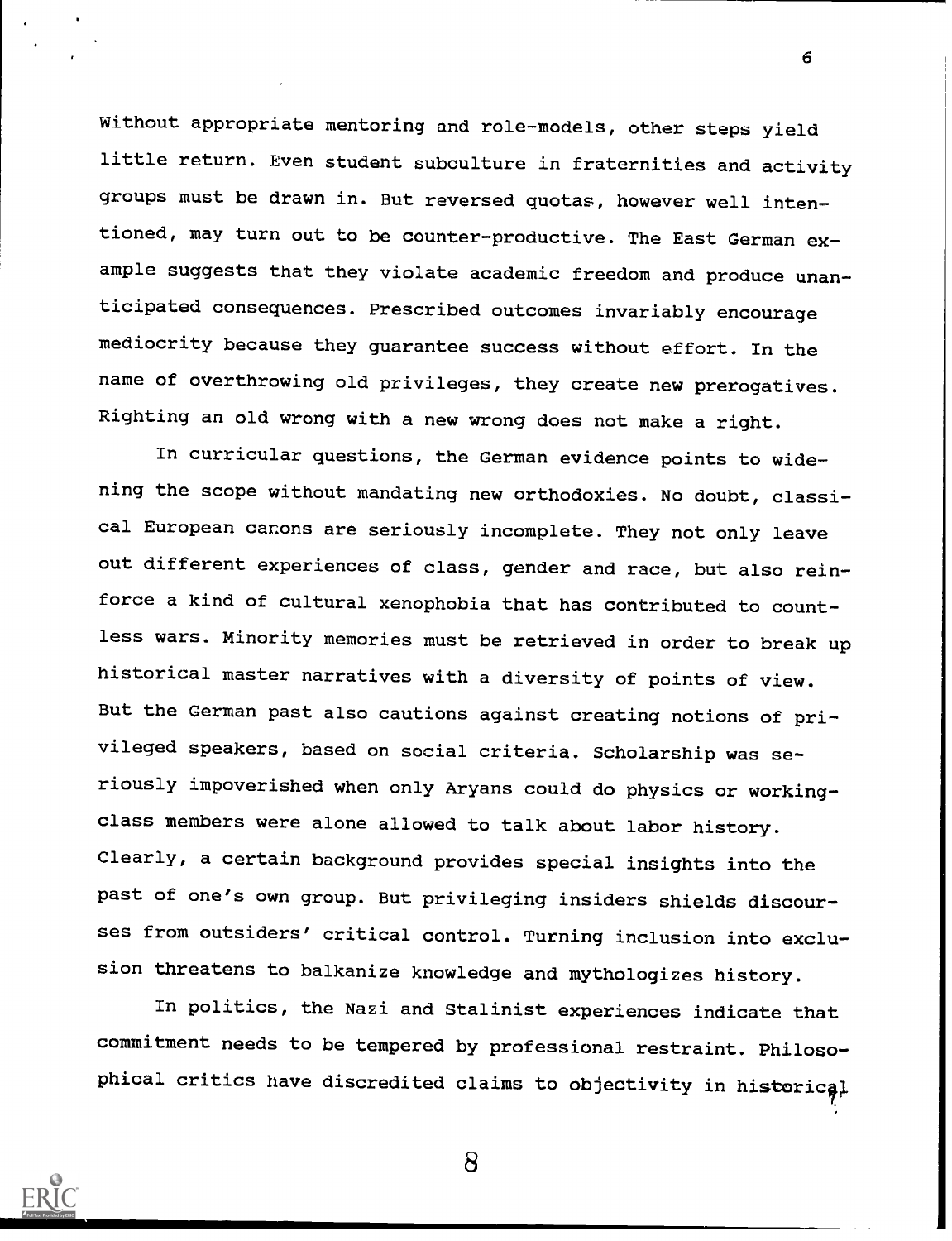writing as a conservative ploy. But does epistemological subjectivism legitimize rampant partisanship? The disastrous involvement by historians in Nazism or Communism should warn against the illusion that all engagement is necessarily progressive. The Foucaultian equation of knowledge with power is a potent solvent of DWEM hegemony. But deconstructing Weberian rationality as white male oppression also erodes the conceptual basis for a progressive political stance. What epistemological procedures or ethical values remain to ground the emancipatory project itself?

7

The broken lives of German scholars highlight the dangers of unbridled politicization. Twice in this century they put their expertise at the service of a greater cause, only to be abused. This largely self-inflicted disaster suggests the necessity of distinctions between propaganda and scholarship. To my mind, historians need some standard of evidence which will allow them, for instance, to refute the "revisionist" claims that the holocaust never happened. The Third Reich and Communist experiences also suggest that effective scholarship requires the protection of civil rights. Paradoxically, research needs to resist political instrumentalization and to defend the preconditions for rational inquiry at the same time. How can scholars reconcile the conflicting imperatives of disinterested analysis and advocacy of academic freedom? Perhaps the best historians might hope for is a more acute awareness of the tension between objectivity and commitment.

### IV.

These reflections on the German example leave a skeptical observer between all fronts. Such a result does not need to be parti-

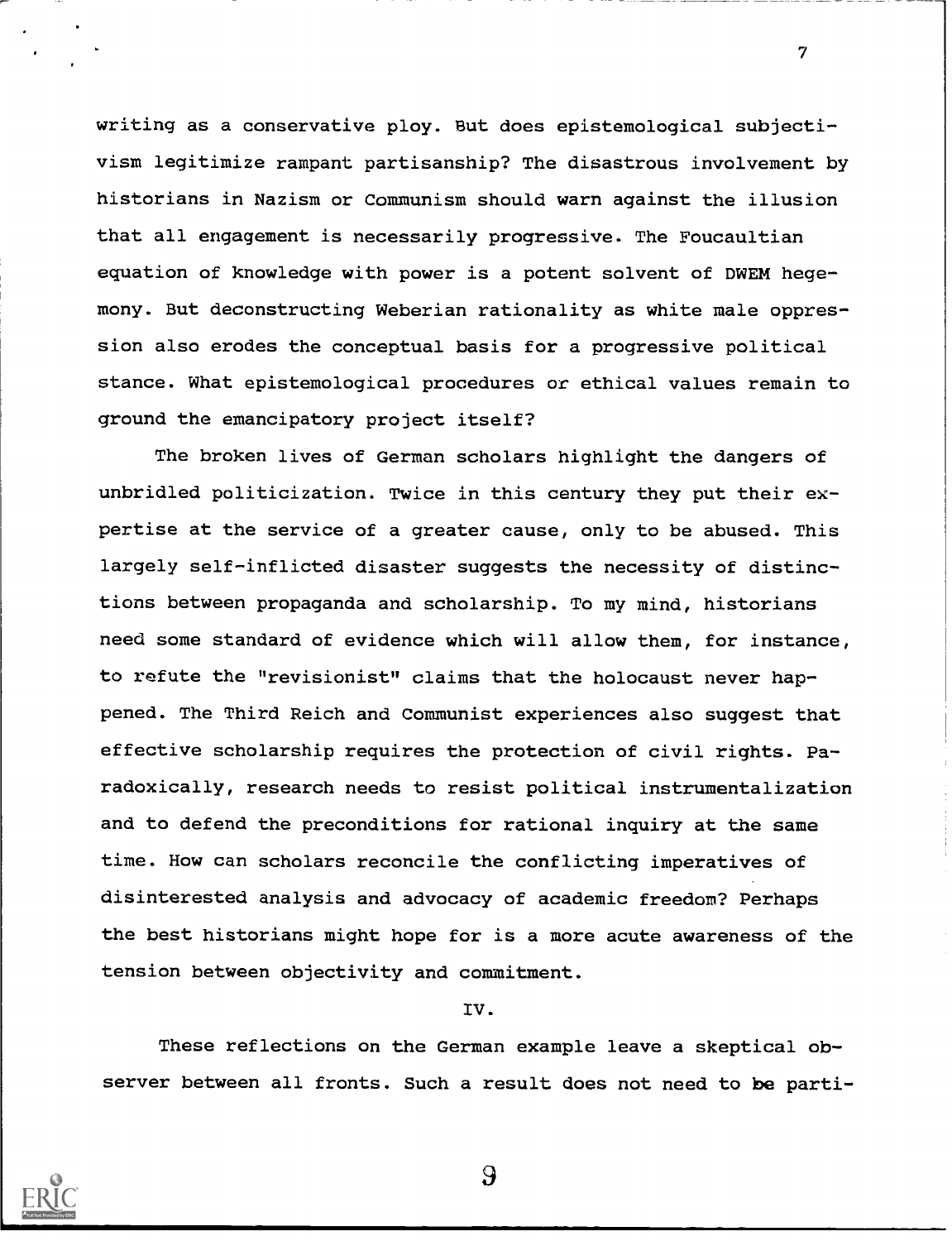cularly troubling, because that is the place where liberals belong. Conservative defenders of intellectual elitism, a Western canon and of scholarly objectivity have lost their credibility since they have all too often failed to live up to their professed ideals. More appealing are the advocates of diversity and difference who promote a necessary opening to a variety of experiences and of ways of understanding. But their understandable zeal to tear down old walls sometimes appears to be erecting new barriers in turn.

What kind of profession might historians strive for? The concept of a male elite, guarding the Euro-American heritage in the name of "science" has necessarily fallen into disrepute. This posture fails to admit its exclusivity and is insensitive to the aspirations of minorities for a sense of their own past. It conflates the values of Western culture with a particular set of personal powers and institutional arrangements. More attractive is the open vision of peoples of all classes, races and genders celebrating the diversity of their experiences. But identity politics creates new problems by replacing the male Eurocentric canon with a set of partial group claims. Decrying universalist norms as devious bondage, it only offers the notion of difference as basis for community. I sometimes wonder, if denying intersubjective standards will not dissolve the common ground for institutions of higher learning.

Reforming the profession requires a fresh commitment to reasone4 discourse. Clearly organization and political pressure are necessary to produce academic change. But as method of reform I prefer rational debate. The reluctant can only be convinced, if they can voice their reservations instead of having them driven



7 0